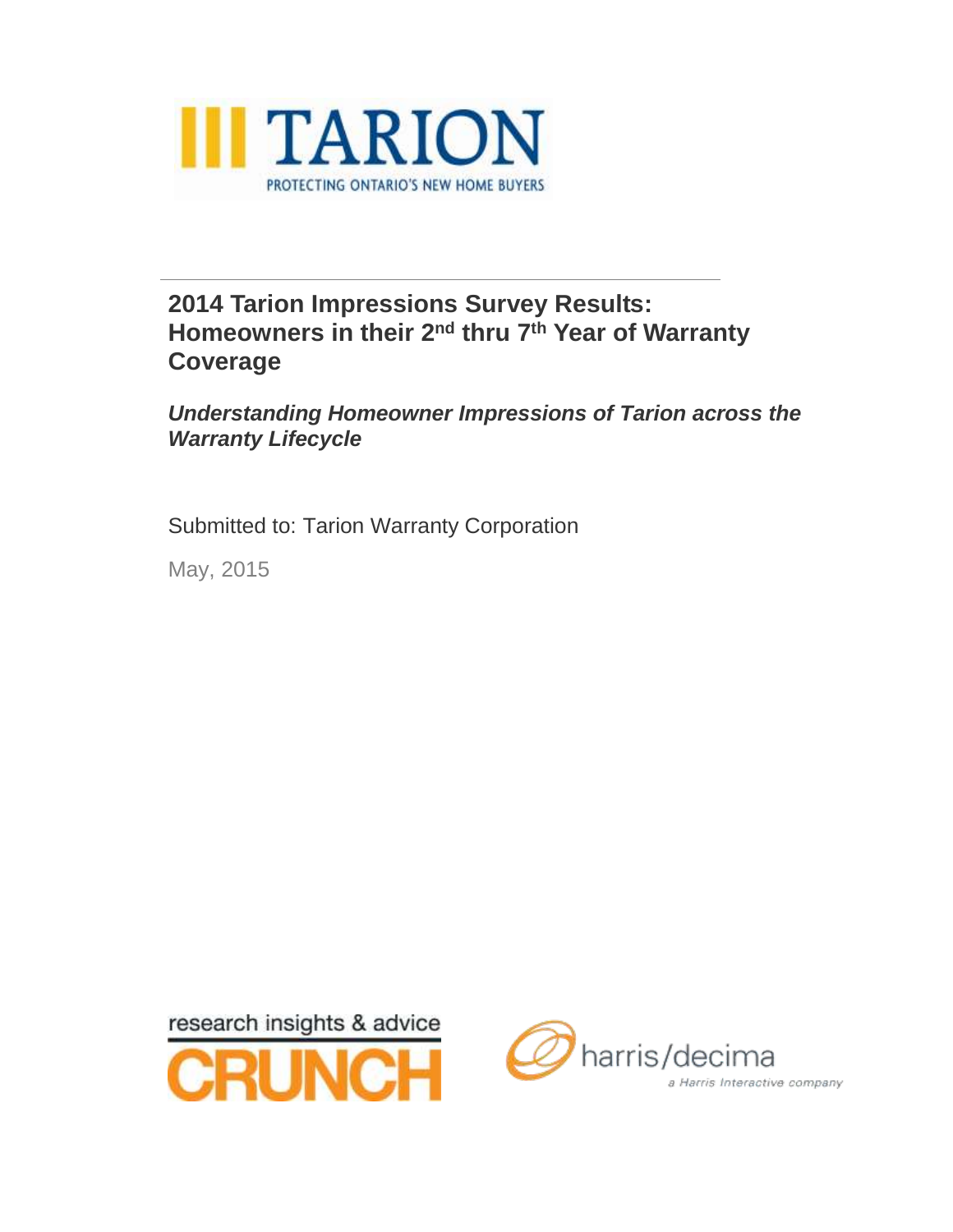#### **Proprietary Warning**

**The information contained herein is proprietary to Tarion Warranty Corporation and may not be used, reproduced or disclosed to others except as specifically permitted in writing by the originator of the information. The recipient of this information, by its retention and use, agrees to protect the same and the information contained therein from loss, theft or compromise. Any material or information provided by Tarion Warranty Corporation and all data collected by CRUNCH research insights and advice Inc. and Harris/Decima will be treated as confidential by CRUNCH research insights and advice Inc. and Harris/Decima and will be stored securely while on our premises (adhering to industry standards and applicable laws).**



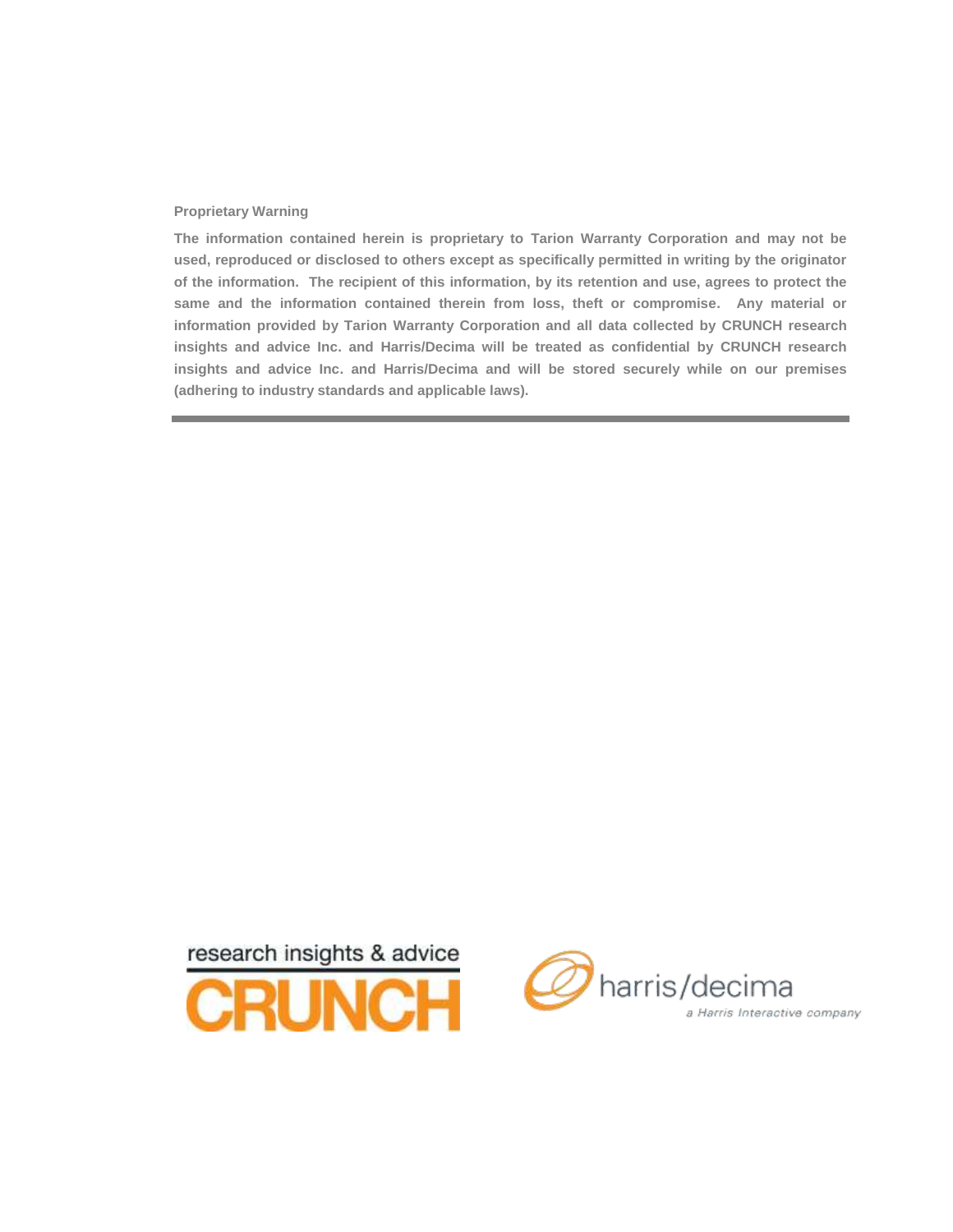### Table of Contents

| Warranty Satisfaction & Repair Timeline Awareness  11 |  |
|-------------------------------------------------------|--|
|                                                       |  |
| <b>Appendix</b>                                       |  |
|                                                       |  |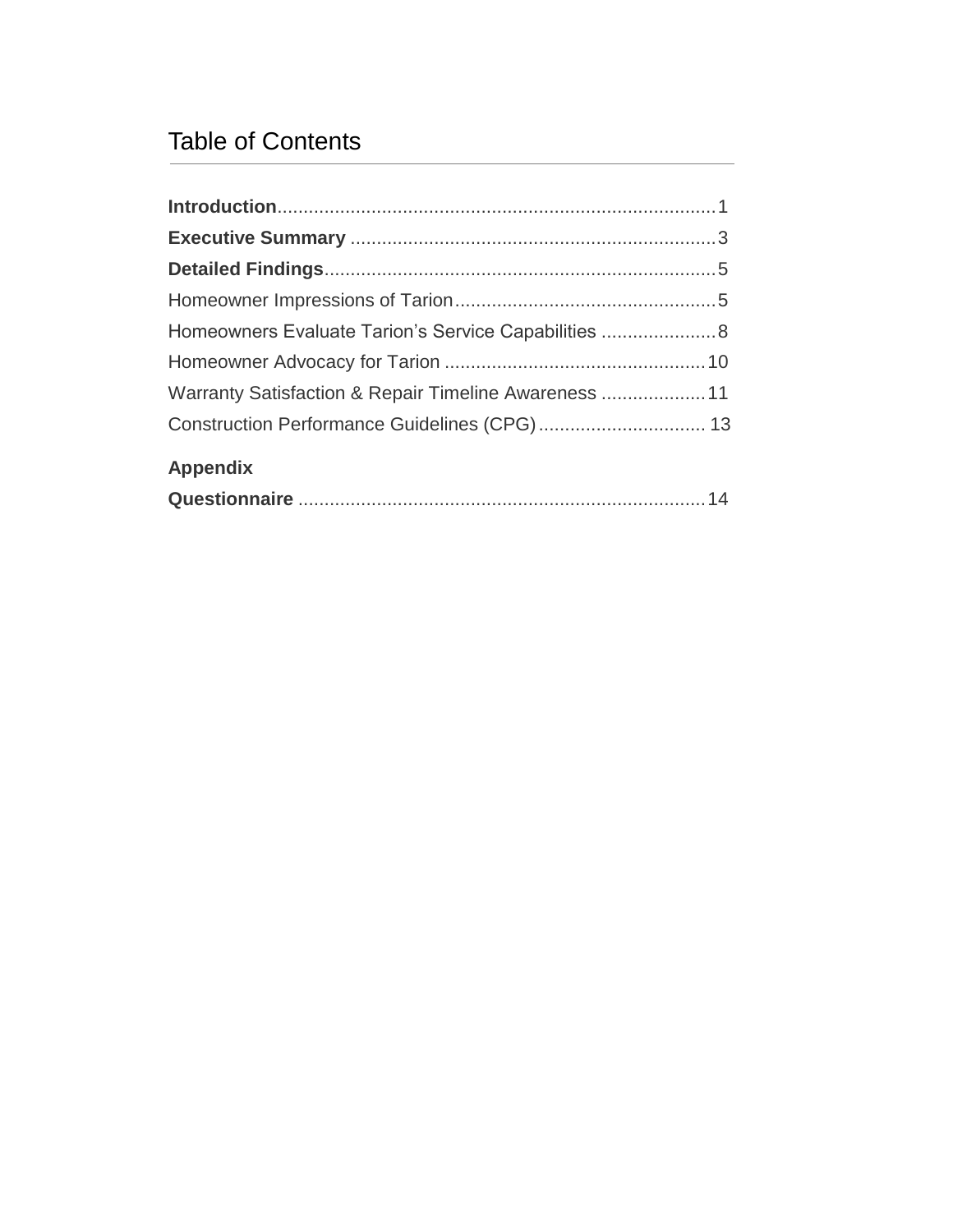

# **Introduction**

*CRUNCH research insights & advice* and *Harris/Decima* are pleased to present this report to Tarion Warranty Corporation highlighting the results from a recently completed survey of homeowners who are in their 2<sup>nd</sup> thru 7<sup>th</sup> year of possession of a new construction dwelling in Ontario ("homeowners"). For the sixth time since 2009, Tarion surveyed new homeowners in their 2<sup>nd</sup> thru 7<sup>th</sup> year of the warranty experience. Our report synthesizes these findings to help Tarion identify trends and understand the challenges and opportunities of maintaining and improving service to homeowners across all stages of the warranty lifecycle.

#### **Why the Need for Research?**

The primary goal of this research is to understand homeowners' perceptions of Tarion's service and image, among various other factors across all stages of the warranty lifecycle. Tarion will use the insights gained from this research to gauge perceptions of its corporate performance. In addition, the results will provide current data that can be used in decisionmaking about future homeowner communications and service improvement strategies across all stages of the warranty lifecycle.

#### **Research Approach**

Bob Murphy, Founder and Principal of CRUNCH research insights & advice Inc., worked with Tarion to update the questionnaire used to survey homeowners who are in their second thru seventh year of possession.

Coinciding with the timing of the Year 1 survey in 2014, we emailed qualified homebuyers an invitation to complete an online survey. We sent invitations and reminders to a randomly selected sample of ~10,165 recent new homeowners who took possession of their home between October 1, 2007 and September 30, 2013. Invitations were emailed to homeowners who had completed a Tarion CSAT survey in the past and had agreed to be recontacted by email – called a "return-to-sample" approach. The overall response rate was excellent at 22.6% and equally good for Freehold and High-Rise buyers.

The Homeowner survey for those in their second thru seventh year of possession had two parts. The first part asked questions about the homeowners' experiences with Tarion and the second part asked questions about their experience with their builder.

Homeowners could respond online by visiting a website provided in the survey invitation or by calling a toll-free number to request that a hard copy of the survey be mailed to them. All homeowners received a personalized links to permit access to the online survey and to prevent duplicate responses. Incentives (draws for one of five cash prizes of \$500) were offered to encourage participation. The survey was offered in both English & French. Harris/Decima emailed a survey reminder to non-responders shortly after sending the initial survey invitation. Tarion agreed not to discuss the contents of the survey with homeowners at any time while it was in the field.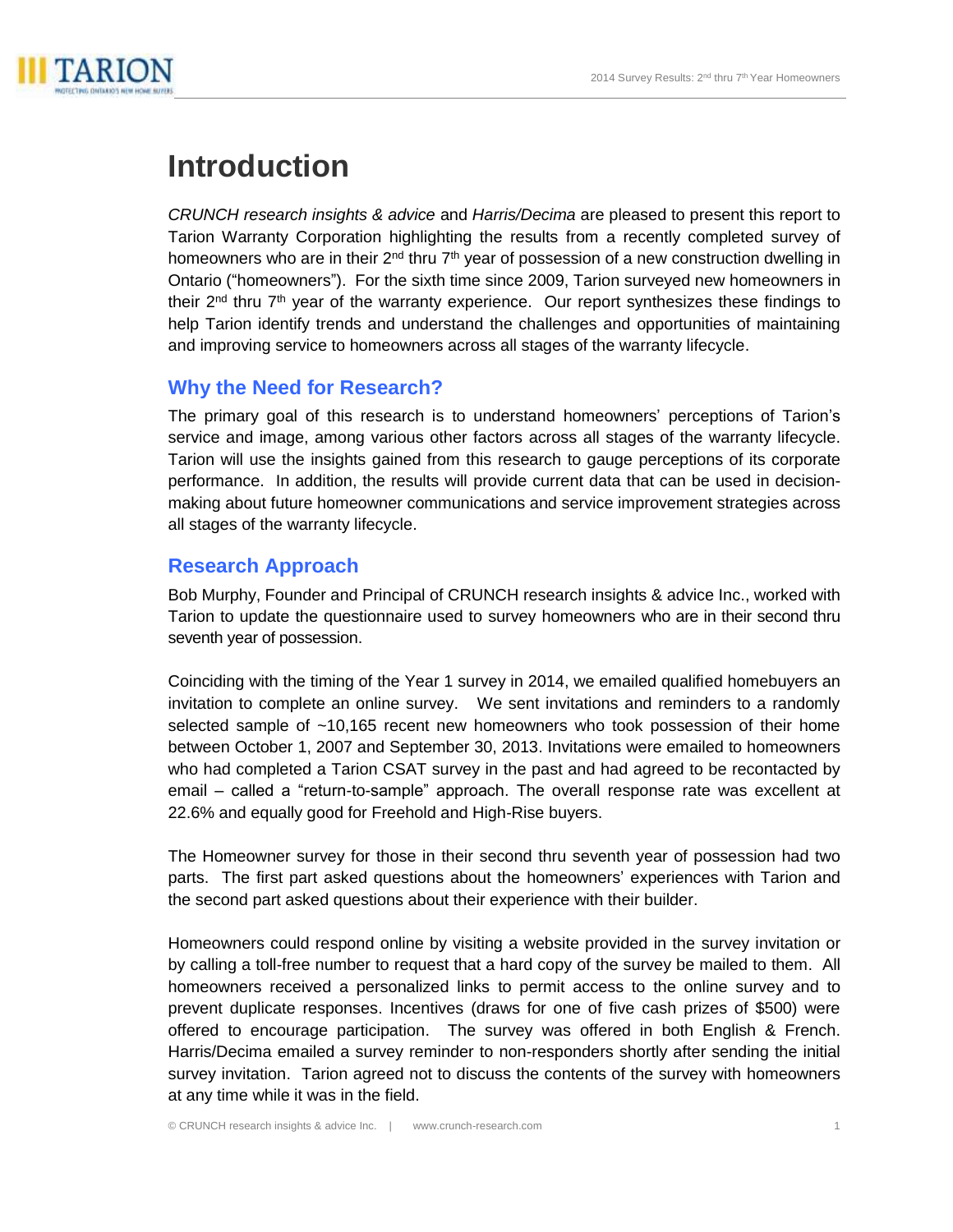

Survey invitations were mailed in October, 2014 and the published deadline to complete the survey was January 7<sup>th</sup>, 2015. Harris/Decima accepted and tabulated all surveys received on or before January 31<sup>st</sup>, 2015.

In total, we received 2,301 completed surveys. With the new "return-to-sample" approach our completions increased considerably over 2013 (~975 more). The vast majority (97%) of survey respondents in every stage reported to be the person(s) who originally purchased the home from the builder. The breakdown of the 2301 completed surveys by year of possession consisted of the following:

- o 519 2<sup>nd</sup> year homeowners
- o 408 3<sup>rd</sup> year homeowners
- $\circ$  351 4<sup>th</sup> year homeowners
- $\circ$  330 5<sup>th</sup> year homeowners
- $\circ$  314 6<sup>th</sup> year homeowners
- $\circ$  380 7<sup>th</sup> year homeowners

The sample of 2301 surveys is statistically weighted to represent the Homeowner population of Ontario in terms of possession year and possessions by builder size category within each year. At a 95% level of confidence, the margin of error on the total sample size of 2301 is +/- 2.0%. Results for sub-samples by each year of possession have a higher margin of error.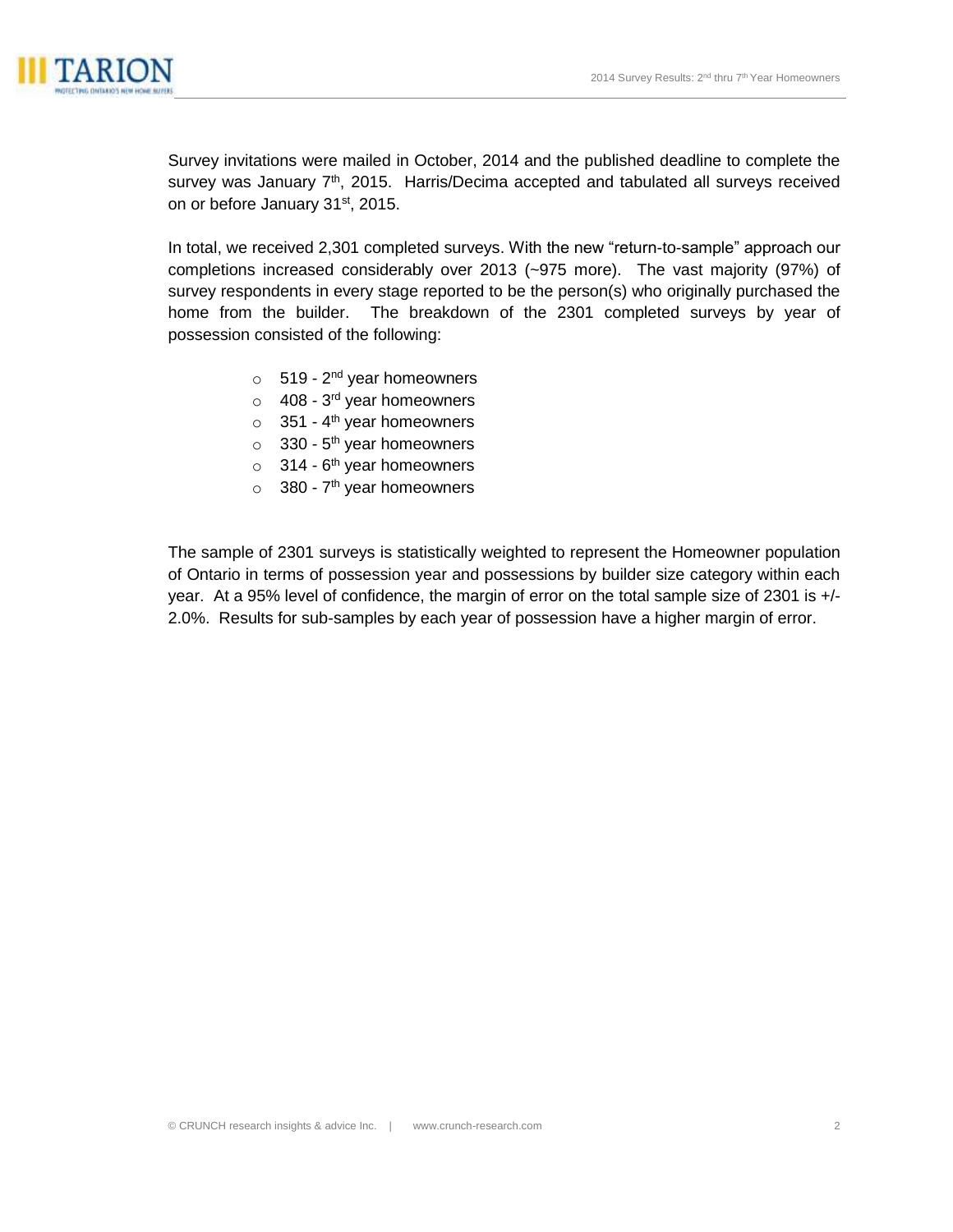

# **Executive Summary**

This executive summary highlights the results from Tarion's 2014 survey of Ontario consumers in their 2<sup>nd</sup> thru 7<sup>th</sup> year of warranty coverage (i.e., those who took possession of a new home between October 1, 2007 and September 30, 2013 – otherwise known as "2<sup>nd</sup> thru 7<sup>th</sup> year homeowners"). Where survey questions are common we compare these results with the results of Tarion's 2014 survey of homeowners in their first year of warranty coverage (those who took possession of their home between October 1, 2013 and September 30, 2014).

This survey sought to understand homeowners' overall impressions of Tarion and their satisfaction with Tarion's customer service and overall warranty coverage. A copy of the questionnaire is appended to this report.

#### Key findings of Tarion's 2014 2<sup>nd</sup> thru 7<sup>th</sup> Year Homeowner Impressions Survey:

 Since tracking of Years 2-7 began in 2009, the cumulative positive improvements for Tarion on key metrics that we saw decline in 2013 have returned. On four of the five specific impression metrics, the return to 2012 levels in 2014 is statistically significant:

| % Agree Tarion (is)                                                       | 2014 | 2013 | 2012 | 2011 | 2010 | 2009 |
|---------------------------------------------------------------------------|------|------|------|------|------|------|
| <b>Accessible</b>                                                         | 83   | 81   | 84   | 81   | 82   | 80   |
| Helps new homeowners understand<br>their warranty rights & obligations    | 77   | 72   | 77   | 76   | 73   | 71   |
| <b>Listens and Understands</b>                                            | 69   | 65   | 71   | 68   | 69   | 65   |
| Easy to do business with                                                  | 68   | 64   | 69   | 66   | 67   | 64   |
| <b>Makes sure new home builders</b><br>fulfill their warranty obligations | 67   | 61   | 67   | 63   | 62   | 61   |

- A majority of homeowners in years two through five of the warranty have a favourable impression of Tarion. However, impressions tend to be somewhat lower in years six and seven. Similarly, overall satisfaction with Tarion interactions remains high in years two through five with the more significant declines in years six and seven. This general pattern is unchanged from 2013.
- Homeowner experiences with their home and their builder and their impression of Tarion move in the same declining direction throughout the  $2<sup>nd</sup>$  thru  $7<sup>th</sup>$  years of the warranty lifecycle. Overall, when builders have met or exceeded homeowners' expectations, their opinions of Tarion tend to be significantly higher. Similarly, when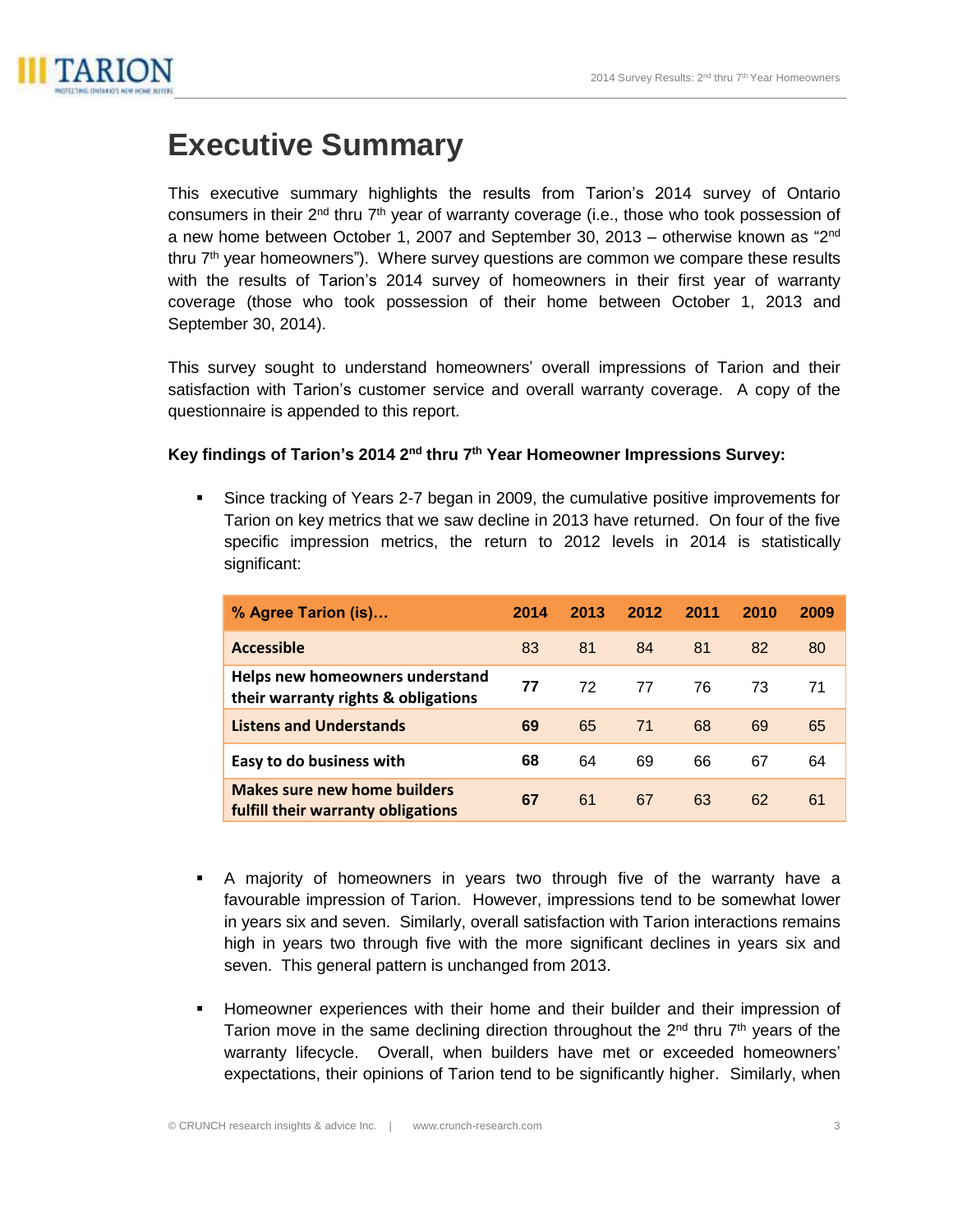

builders do not meet their expectations, homeowners' opinions of Tarion are significantly lower.

- In most cases the opinions of homeowners in the  $1<sup>st</sup>$  year possession survey are quite similar to the opinions of those in their 2<sup>nd</sup> year of possession. Satisfaction levels generally decline marginally in each of years 1, 2 and 3. The results on virtually every comparable measure show there's a further incremental "step down" whereby those in their  $4<sup>th</sup>$  and  $5<sup>th</sup>$  year of possession share similar but less favourable views. Similarly, homeowners in their 6<sup>th</sup> and 7<sup>th</sup> year of possession share similar but even less favourable views than those earlier in the warranty life cycle.
- Given these patterns, the data presented in the Detailed Findings section compares and contrasts results by the following groupings  $-1<sup>st</sup>$  year, 2<sup>nd</sup> year, 3<sup>rd</sup> thru 5<sup>th</sup> years combined, and the  $6<sup>th</sup>$  and  $7<sup>th</sup>$  years shown separately.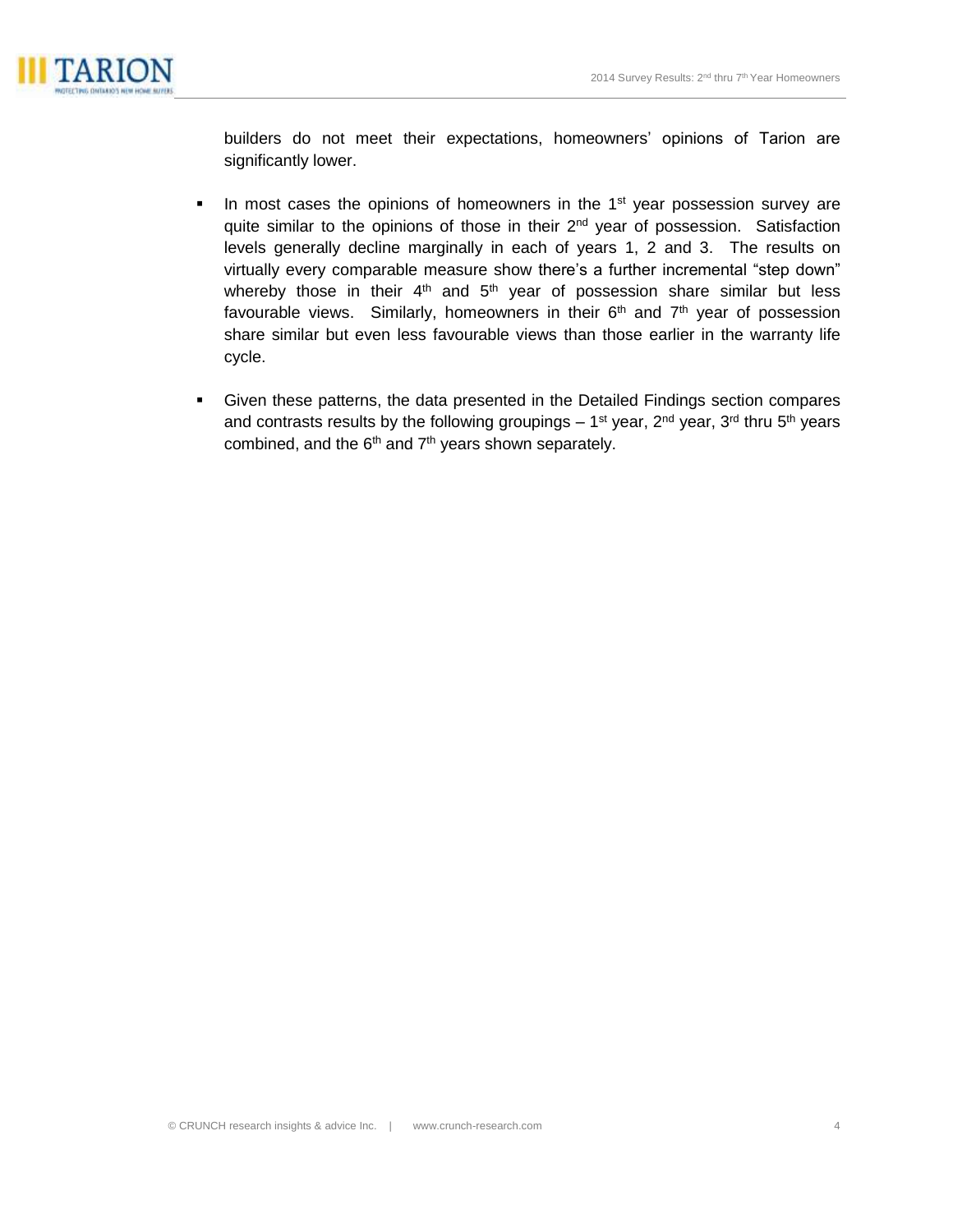

# **Detailed Findings**

The Detailed Findings are divided into four broad sections. The first and second sections explore homeowners' impressions of interactions with Tarion.

The third section presents a summary of homeowners' overall impressions, their interactions with customer service and their willingness to recommend Tarion. The fourth and final section evaluates homeowners' satisfaction with the Tarion warranty coverage.

*Note: Some additive percentages in this report may not sum to their component parts due to rounding of those component parts. Additive percentages (e.g., % favourable) do accurately reflect their unrounded component parts.*

## **Homeowner Impressions of Tarion**

### **Homeowner Experiences with their Home and Builder**

Results of Tarion's survey of homeowners in their first year of possession revealed that the experience they had with their builder significantly influences their impression of Tarion. As such, we begin by examining the experience that homeowners' in their  $2^{nd}$  thru  $7^{th}$  year of possession had with their builder. These results provide context and demonstrate a common pattern of declining satisfaction across the warranty lifecycle as seen in both the builder and Tarion survey results.

Overall,  $2^{nd}$  thru  $7^{th}$  year results show minimal change since 2013, with the exception of a significant increase in scores (+10%) from those in year 6.

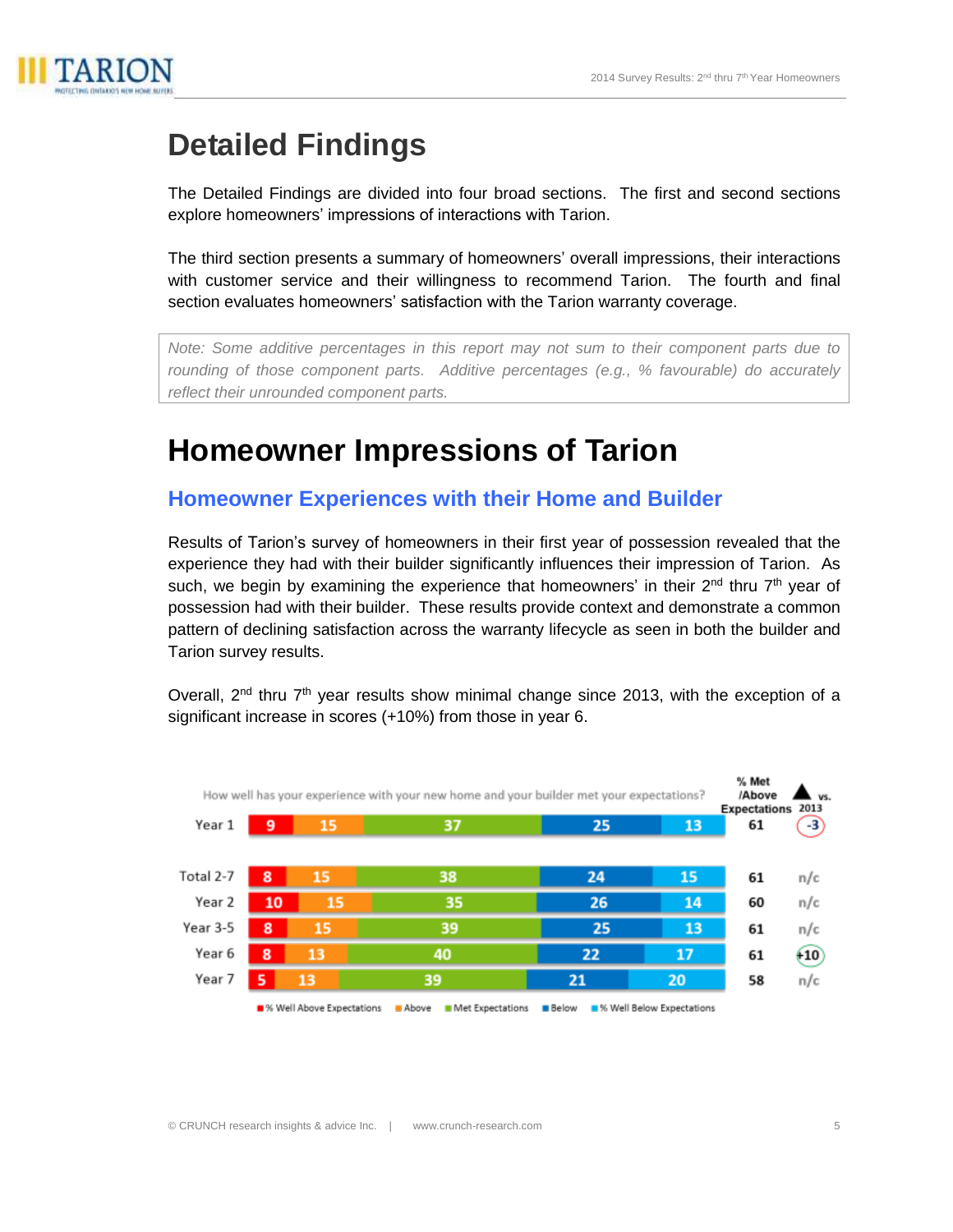

### **Homeowner Overall Impressions of Tarion**

Impressions of Tarion among  $2<sup>nd</sup>$  year homeowners remain quite positive, with 77% holding a "Somewhat Favourable" or "Very Favourable" view of Tarion. Note that across the 2<sup>nd</sup> thru 7<sup>th</sup> year warranty lifecycle, homeowners' impressions of Tarion move in the same gradual declining direction as their satisfaction with their home and builder experience.

Overall, when homeowners report that builders have met or exceeded their expectations, opinions of Tarion tend to be significantly higher. Similarly, when builders do not meet expectations, homeowners' opinions of Tarion are significantly lower. Thus, the experience with the home and builder considerably contextualizes impressions of Tarion.

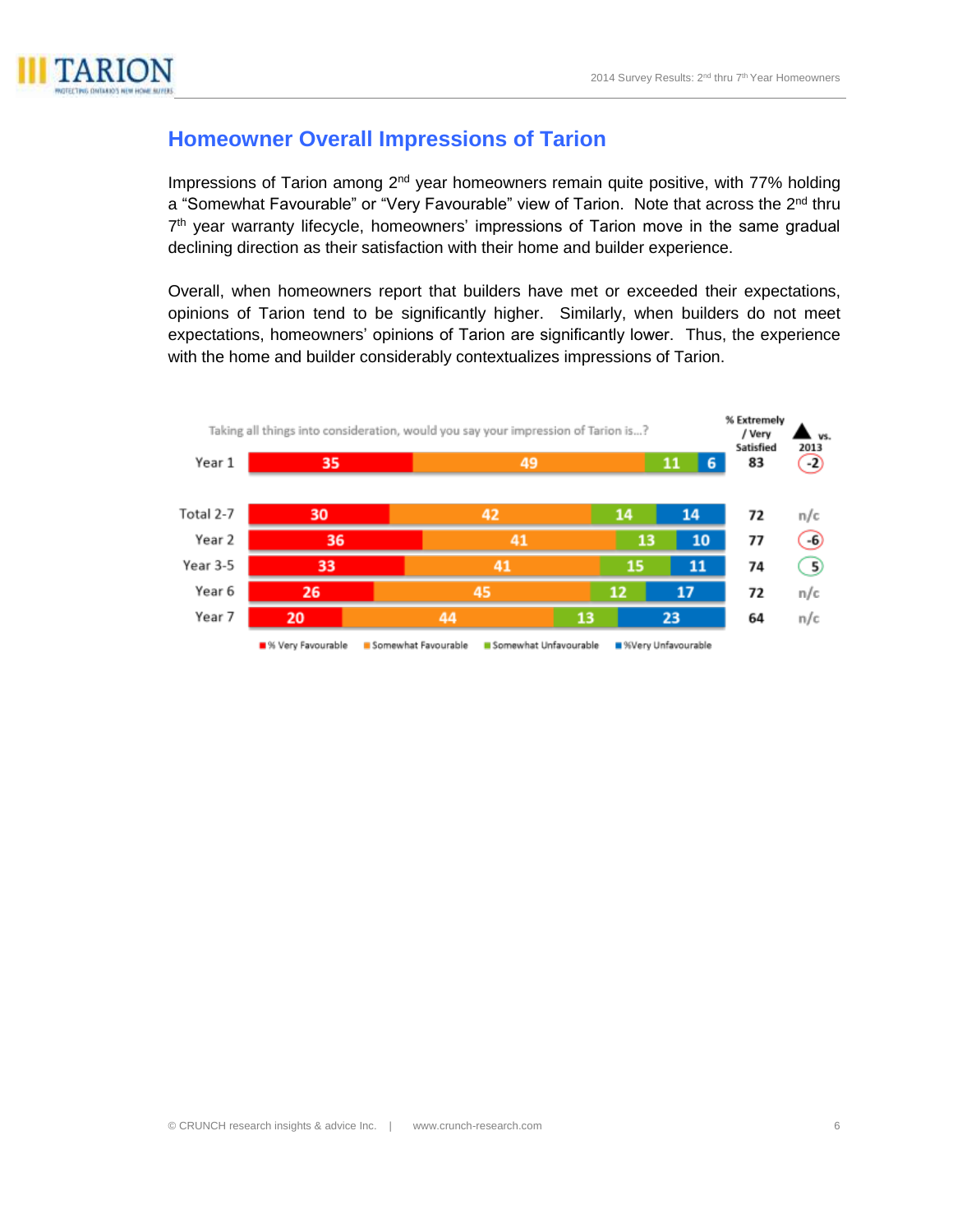

### **Specific Impressions of Tarion**

Homeowners were offered the opportunity to agree or disagree with a number of more specific statements capturing their impressions of Tarion. We see a significant increase over 2013 and for these specific impressions of Tarion among Year 2 thru 7 homeowners, the current year gains versus 2013 essentially bring us back up to 2012 levels



Since tracking of Years 2-7 began in 2009, the cumulative positive improvements for Tarion on key metrics that we saw decline in 2013 have returned. On four of the five specific impression metrics, the return to 2012 levels in 2014 is statistically significant:

| % Agree Tarion (is)                                                    | 2014 | 2013 | 2012 | 2011 | 2010 | 2009 |
|------------------------------------------------------------------------|------|------|------|------|------|------|
| <b>Accessible</b>                                                      | 83   | 81   | 84   | 81   | 82   | 80   |
| Helps new homeowners understand their<br>warranty rights & obligations | 77   | 72   | 77   | 76   | 73   | 71   |
| <b>Listens and Understands</b>                                         | 69   | 65   | 71   | 68   | 69   | 65   |
| Easy to do business with                                               | 68   | 64   | 69   | 66   | 67   | 64   |
| Makes sure new home builders fulfill<br>their warranty obligations     | 67   | 61   | 67   | 63   | 62   | 61   |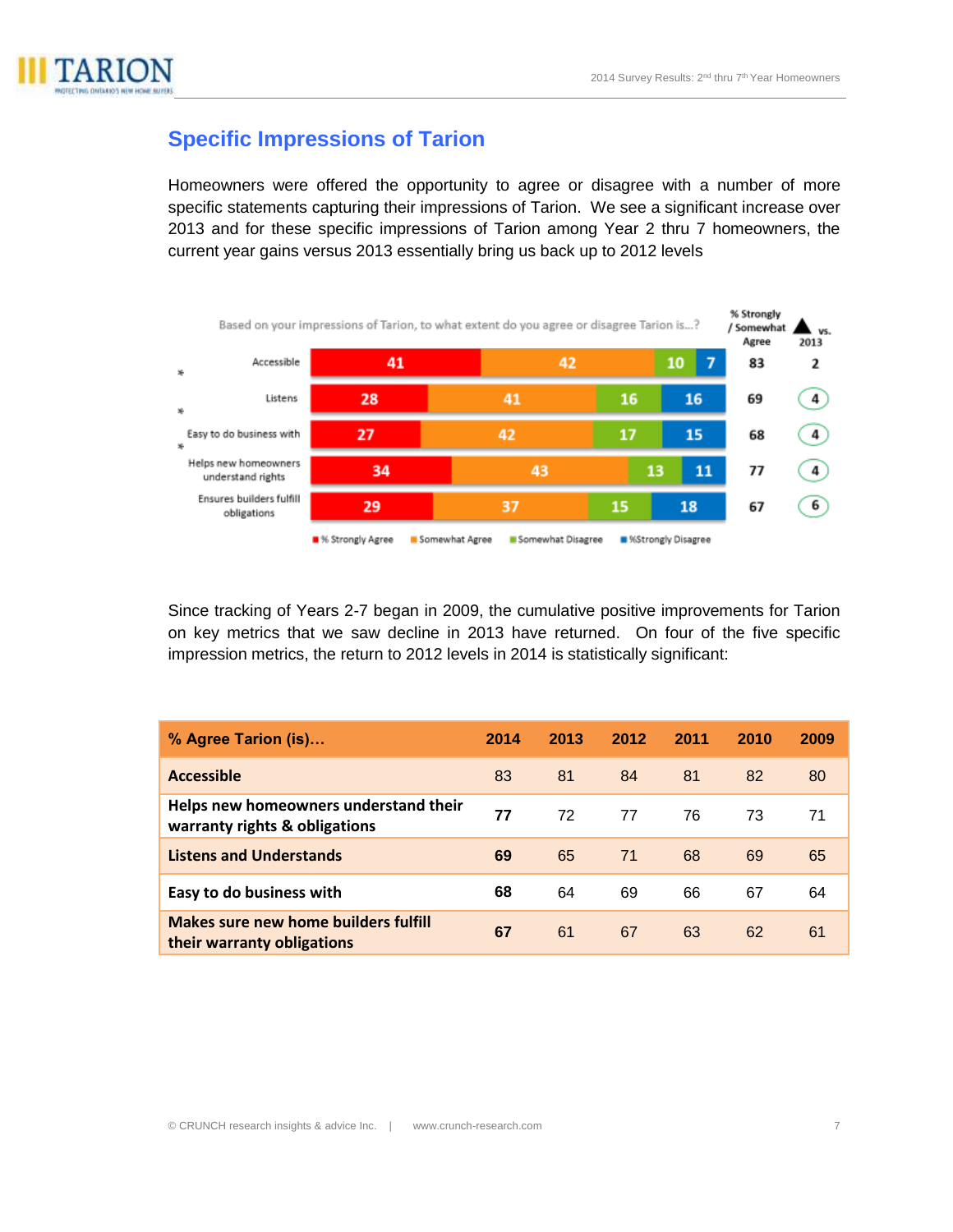

## **Homeowners Evaluate Tarion's Service Capabilities**

#### **Nature of Contact with Tarion**

In general, 2014 Year 2-7 Homeowners report higher rates of interaction with Tarion – particularly MyHome registration. That's a continuing trend and is also in part related to the "return-to-sample" approach to survey respondents. The majority of homeowners in their second to seventh year of warranty coverage report interacting with Tarion by submitting a statutory warranty form (78%), by using Tarion's website (56%), or by MyHome registration (43%).

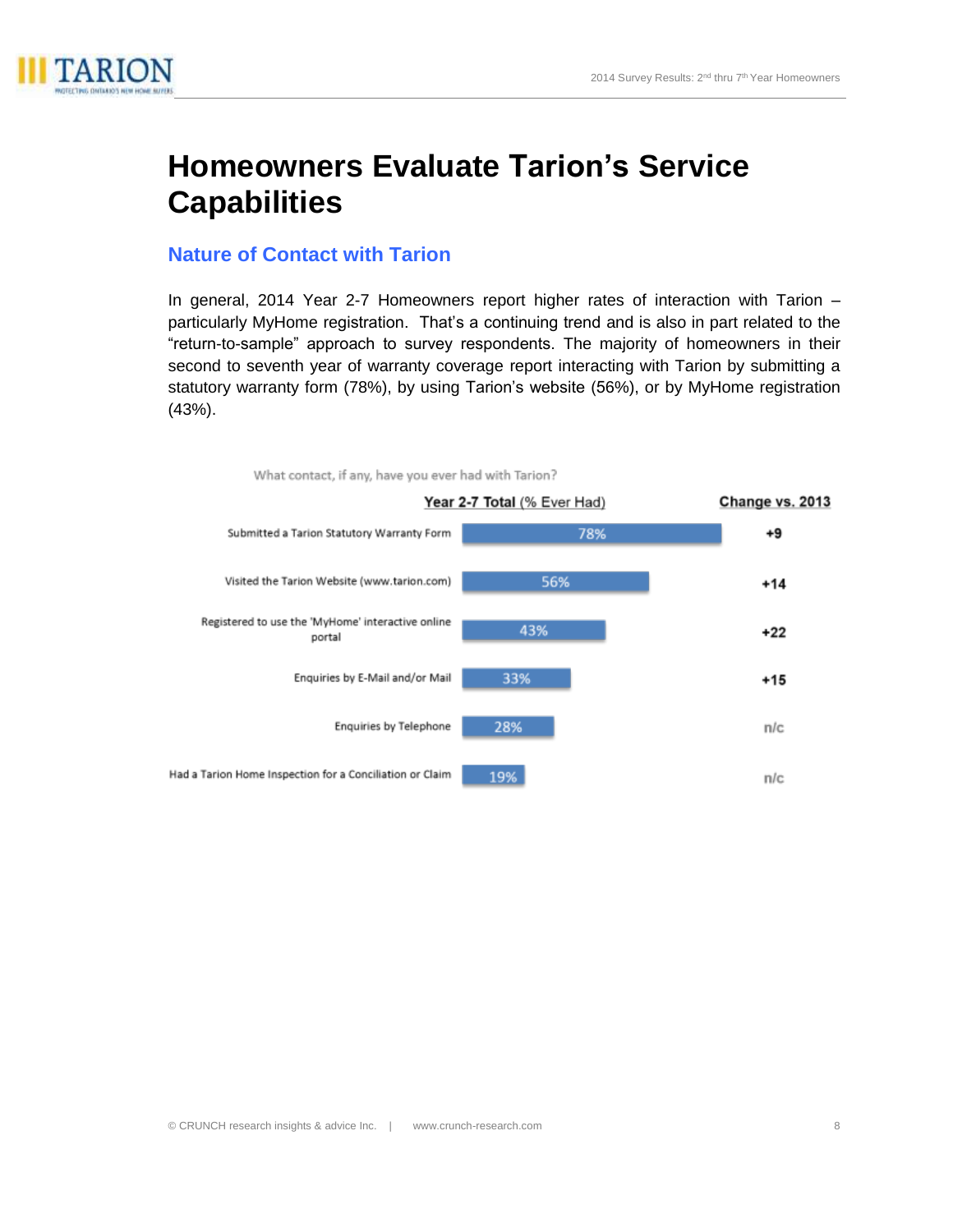

#### **Homeowner Overall Interactions with Tarion**

Earlier in the warranty lifecycle (e.g.,  $1<sup>st</sup>$  and  $2<sup>nd</sup>$  years) homeowners express higher satisfaction with Tarion Interactions. Responses from 3<sup>rd</sup> - 5th year homeowners who expressed being "extremely" or "very" satisfied, increased significantly to 47% in 2014. For the aggregate grouping of years 2-7, this represents an overall 5% increase in satisfaction with Tarion Interactions.



■% Extremely Satisfied ■ Very Satisfied ■ Somewhat Satisfied ■ Somewhat Dissatisfied ■ % Very Dissatisfied

#### **Homeowner Contact with Tarion over the Past Year**

2014: 86% Year 1 59% 2013: 89% Year 1 2012: 86% Year 1 39% 18% 16% 12% 10% Year 2 Year 3 Year 4 Year 5 Year 6 Year 7

Have you had contact with Tarion in the past year?

Overall, 2014 reported rates of contact with Tarion are highly similar to prior years.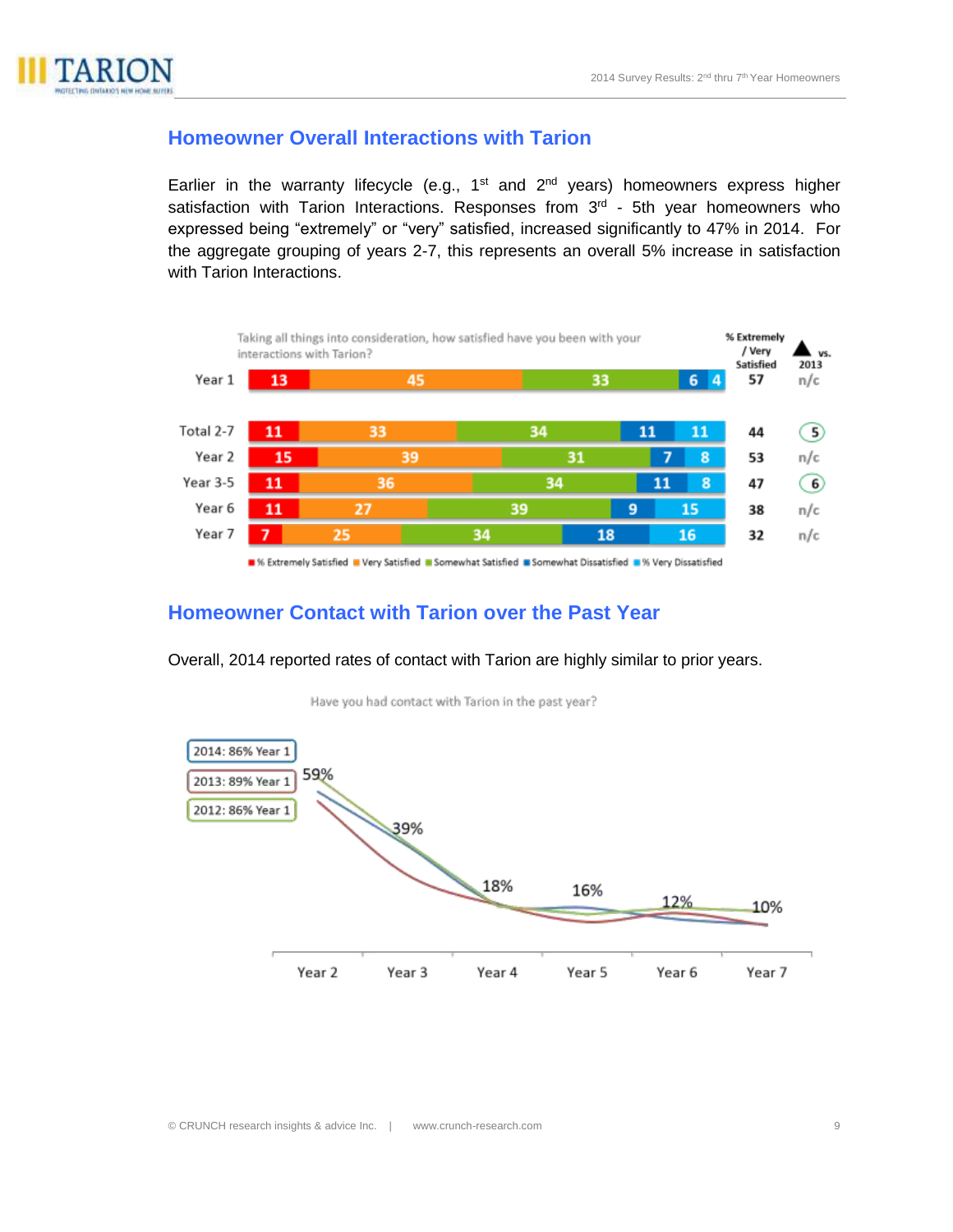

#### **Perceived Change in Tarion's Commitment to Customer Service**

Perceptions of a change in Tarion's customer service commitment are steady. It's important to note many homeowners (47%) cannot express an opinion on how Tarion's commitment to customer service has changed throughout their warranty experience.



## **Homeowner Advocacy of Tarion**

#### **Likelihood of Homeowners Recommending Tarion**

Homeowners' in their first and second year of possession remain significantly more likely to recommend Tarion, with 69% likely to say positive things about Tarion. This level of advocacy declines somewhat among 3<sup>rd</sup> thru 7<sup>th</sup> year homeowners. Those in their 7<sup>th</sup> year of possession are least likely to make positive comments about Tarion to others.



Sperinitely Would B Probably Would B Might or Might Not B Probably Would Not B % Definitely Would Not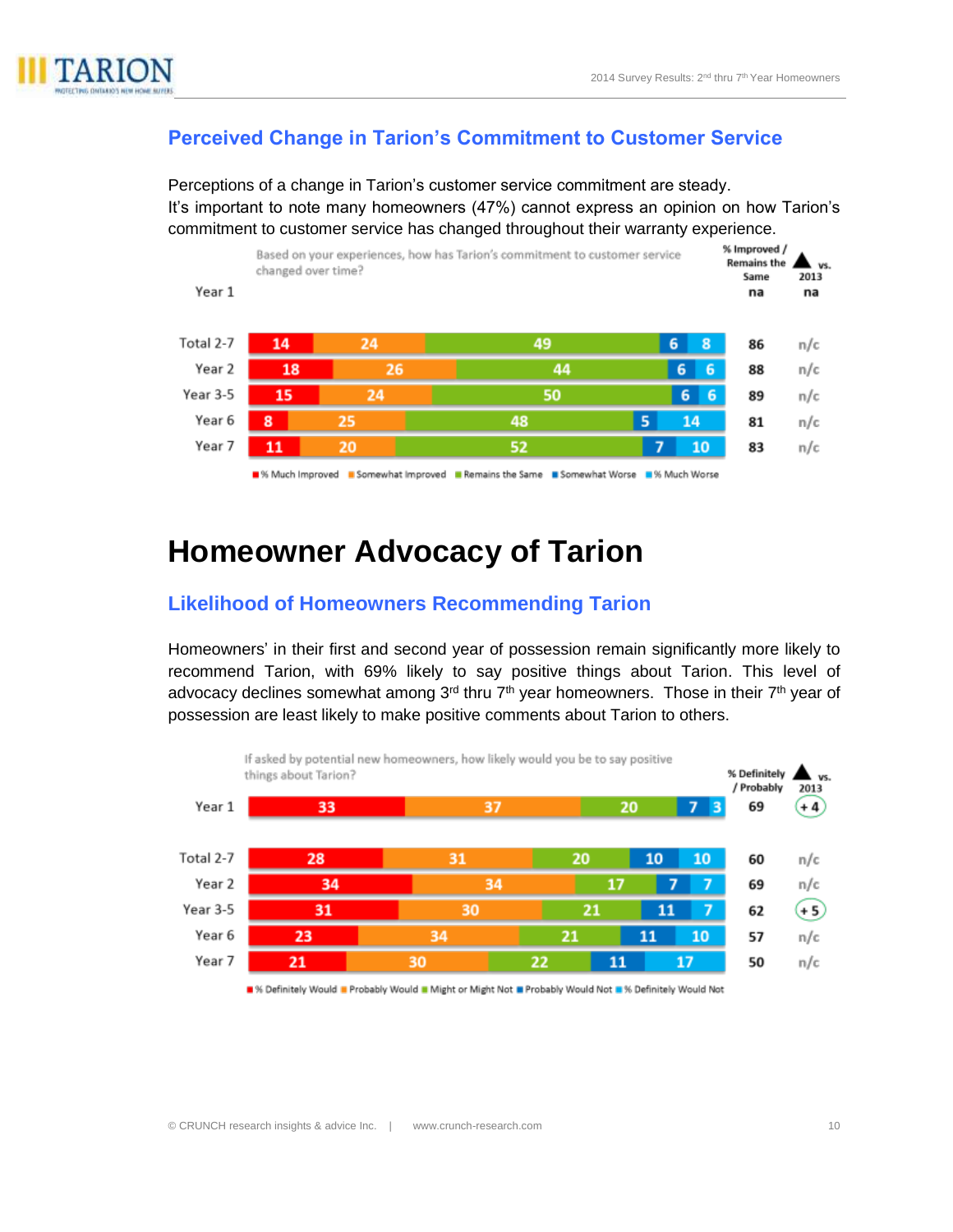

# **Warranty Satisfaction & Repair Timeline Awareness**

#### **Overall Satisfaction with the Warranty Coverage**

When asked about their overall satisfaction with the warranty coverage available on their home, 2<sup>nd</sup> year homeowners demonstrate a comparable level of satisfaction (44%) to those in their 1<sup>st</sup> year of warranty coverage (47%). The pattern of decline across the warranty life cycle continues with this metric assessing coverage satisfaction.



■% Extremely Satisfied ■ Very Satisfied ■ Somewhat Satisfied ■ Somewhat Dissatisfied ■ % Very Dissatisfied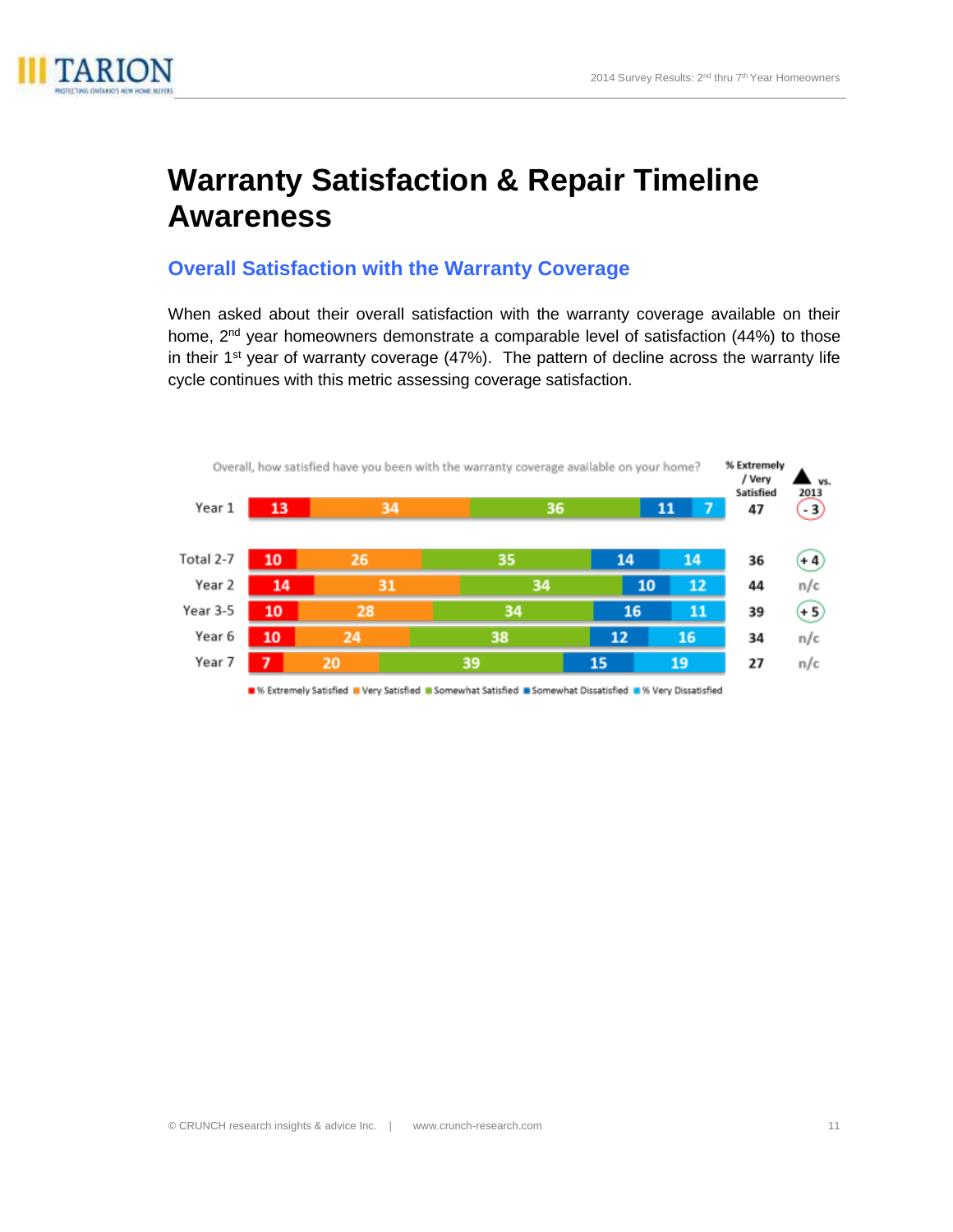

#### **Awareness of Warranty Repair Period Timelines**

Overall, those who most recently purchased a new home report a better understanding of the warranty repair period timelines. In 2014, the number of 1<sup>st</sup> year homeowners reporting feeling "Very" or "Extremely Well Informed" about the warranty repair period timelines saw a decrease to 46% (down 3% from 49% in 2013). In contrast, those in years 2-7 increasingly reported feeling "Very" or "Extremely Well Informed".

Comparatively, 1<sup>st</sup> and 2<sup>nd</sup> year homeowners are more likely than homeowners later in the warranty lifecycle to say they were "Very" or "Extremely Well Informed".

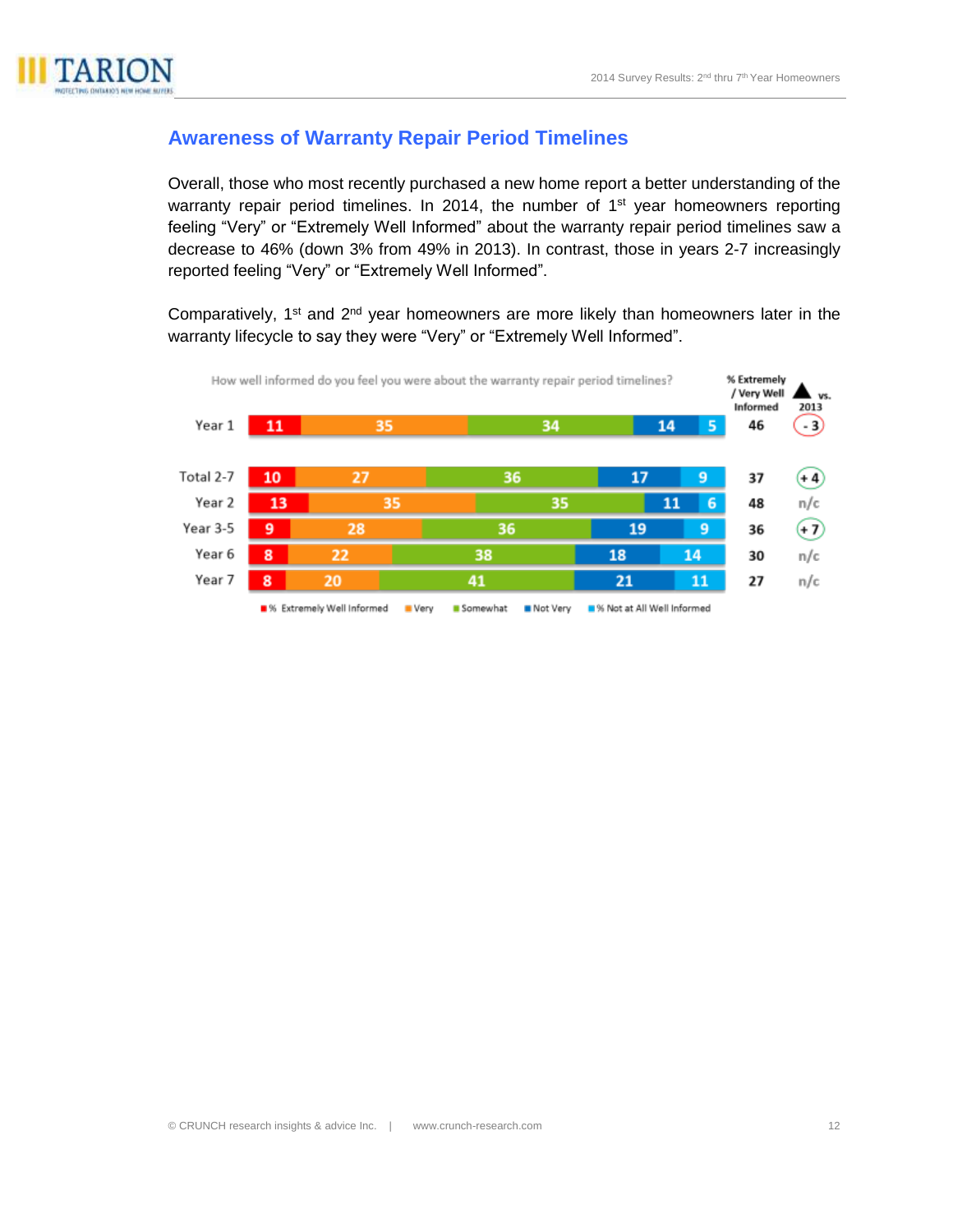

#### **Using the Tarion Construction Performance Guidelines (CPG)**

All combined, 34% of homeowners in years 2-7 make use of the CPG to help evaluate a potential warranty item or arrive at a resolution of a warranty claim (no change from 2013). Year 2 owners had a significant decrease of 8% over 2013 in rating the helpfulness of the information.

There are much lower levels of perceived helpfulness in years 3 thru 7 compared to those in years 1 and 2.

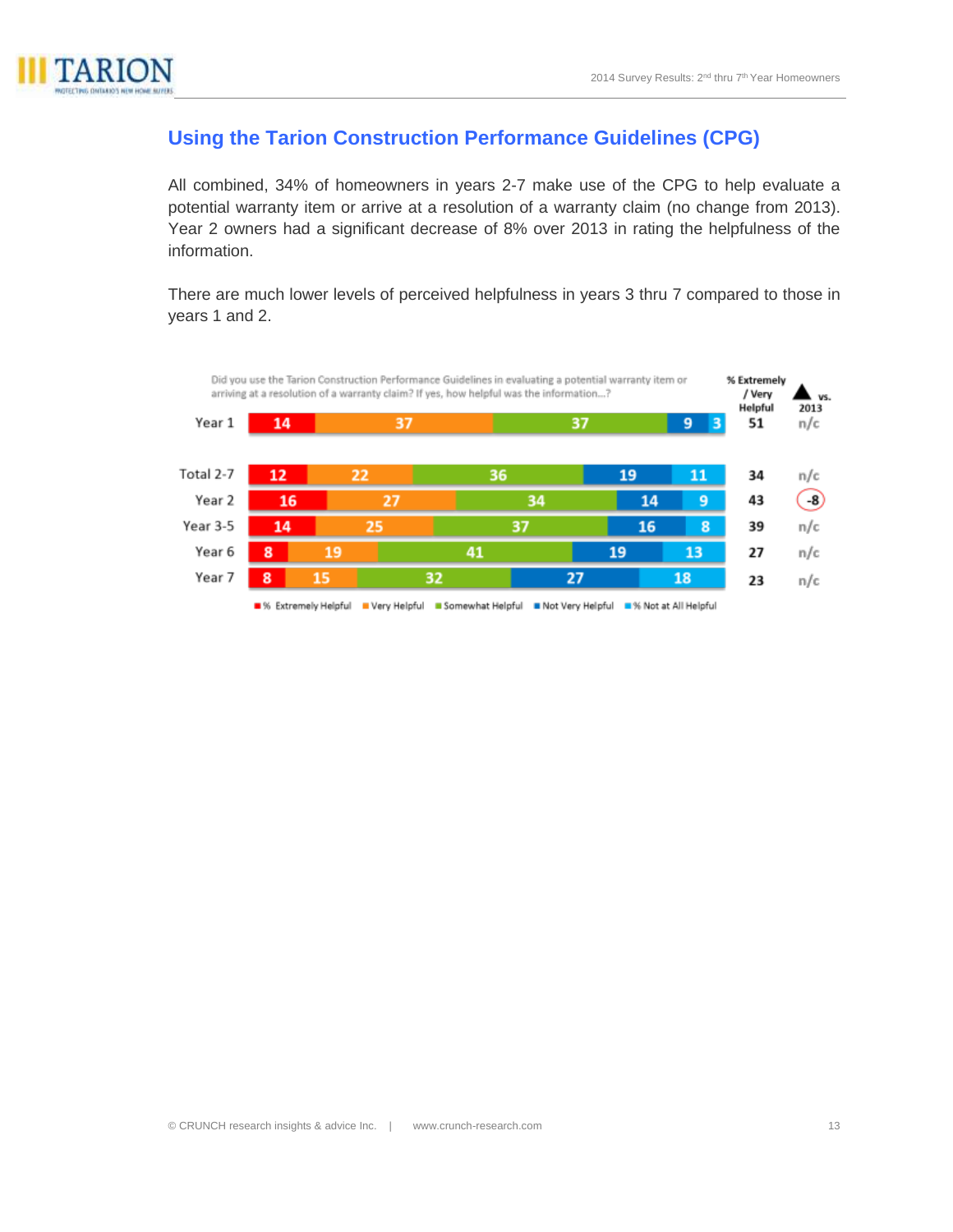

# **APPENDIX**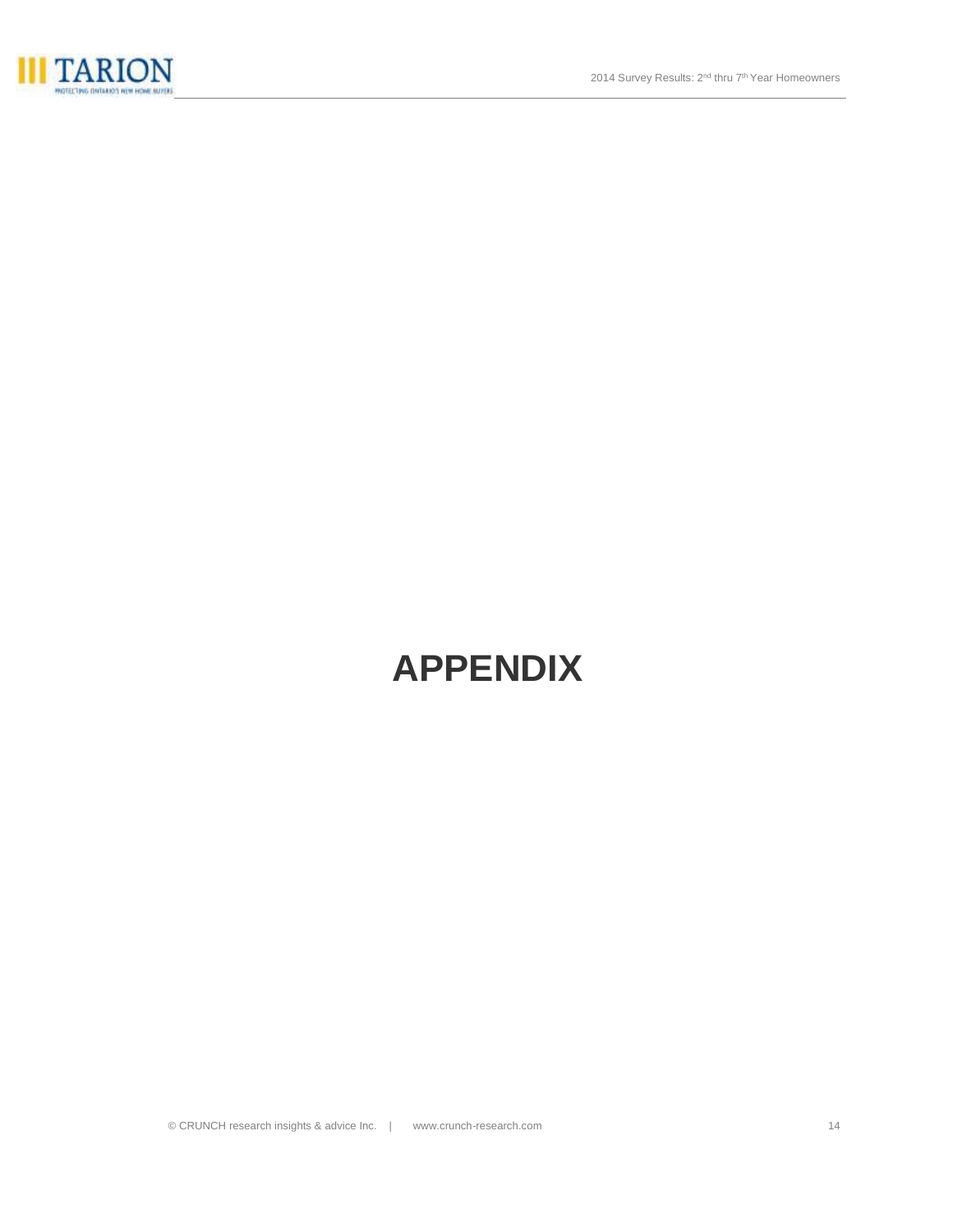# **Tarion Homeowner Satisfaction Survey**



This study is being conducted by Harris/Decima Research on behalf of the Tarion Warranty Corporation (formerly the Ontario New Home Warranty Program). All your responses will be kept anonymous and strictly confidential.

Complete the survey online by going to http://www.harrisdecima.com/Tarion/ and typing in your unique ID number –

Remplissez le sondage en ligne en vous rendant à l'adresse suivante : http://www.harrisdecima.com/Tarion/ et inscrivez ensuite votre numéro d'identification unique :

### **Your Home & Understanding Your Experience with Tarion**

| 1. Are you the person(s) who originally purchased this home from your builder?                                                                                                       |
|--------------------------------------------------------------------------------------------------------------------------------------------------------------------------------------|
| $O1$ Yes                                                                                                                                                                             |
| $\mathbb{Q}_2$ No — If no, record # of years you've been in the home: _________ (Skip to A3)                                                                                         |
|                                                                                                                                                                                      |
| 2. Did you close and/or take occupancy of your new home on the originally scheduled or<br>$O1$ Yes<br>$\mathbf{O}_2$ No<br>properly extended date?                                   |
|                                                                                                                                                                                      |
| 3. Is your home a dwelling that's part of a newly developed subdivision or is it a condominium unit?                                                                                 |
| $\mathbf{O}_2$ Condominium unit<br>$O3$ Other<br>$\mathbf{O}_1$ Part of a newly developed subdivision                                                                                |
|                                                                                                                                                                                      |
| 4. What contact, if any, have you ever had with Tarion? Please check all that apply.                                                                                                 |
| $O1$ Enquiries by Telephone<br>$\mathbb{O}_2$ Enquiries by E-Mail and/or Mail<br>Submitted a Tarion statutory warranty form Lo g. 30 day Form Voar End Form, Second Voar Form: Major |

- **<sup>3</sup>** Submitted a Tarion statutory warranty form [e.g., 30-day Form, Year-End Form, Second-Year Form; Major Structural Defect (MSD) Form]
- **4** Had a Tarion home inspection for a Conciliation or Claim
- **O**<sub>5</sub> Visited the Tarion Website (www.tarion.com)
- **O**<sub>6</sub> Registered to use the Tarion "MyHome" homeowner online service
- **O**<sub>7</sub> None of these (If "None of these" SKIP to A7)

5. Have you had contact with Tarion in the past year? **<sup>1</sup>** Yes **<sup>2</sup>** No

| 6. Taking all things into consideration, how satisfied have you been with your interactions with Tarion? |                      |                                   |                                      |                        |  |  |  |
|----------------------------------------------------------------------------------------------------------|----------------------|-----------------------------------|--------------------------------------|------------------------|--|--|--|
| $\mathbf{\mathsf{O}}_5$ Extremely Satisfied                                                              | $Q_4$ Very Satisfied | $\mathbf{O}_3$ Somewhat Satisfied | $\mathbf{O}_2$ Somewhat Dissatisfied | $O1$ Very Dissatisfied |  |  |  |